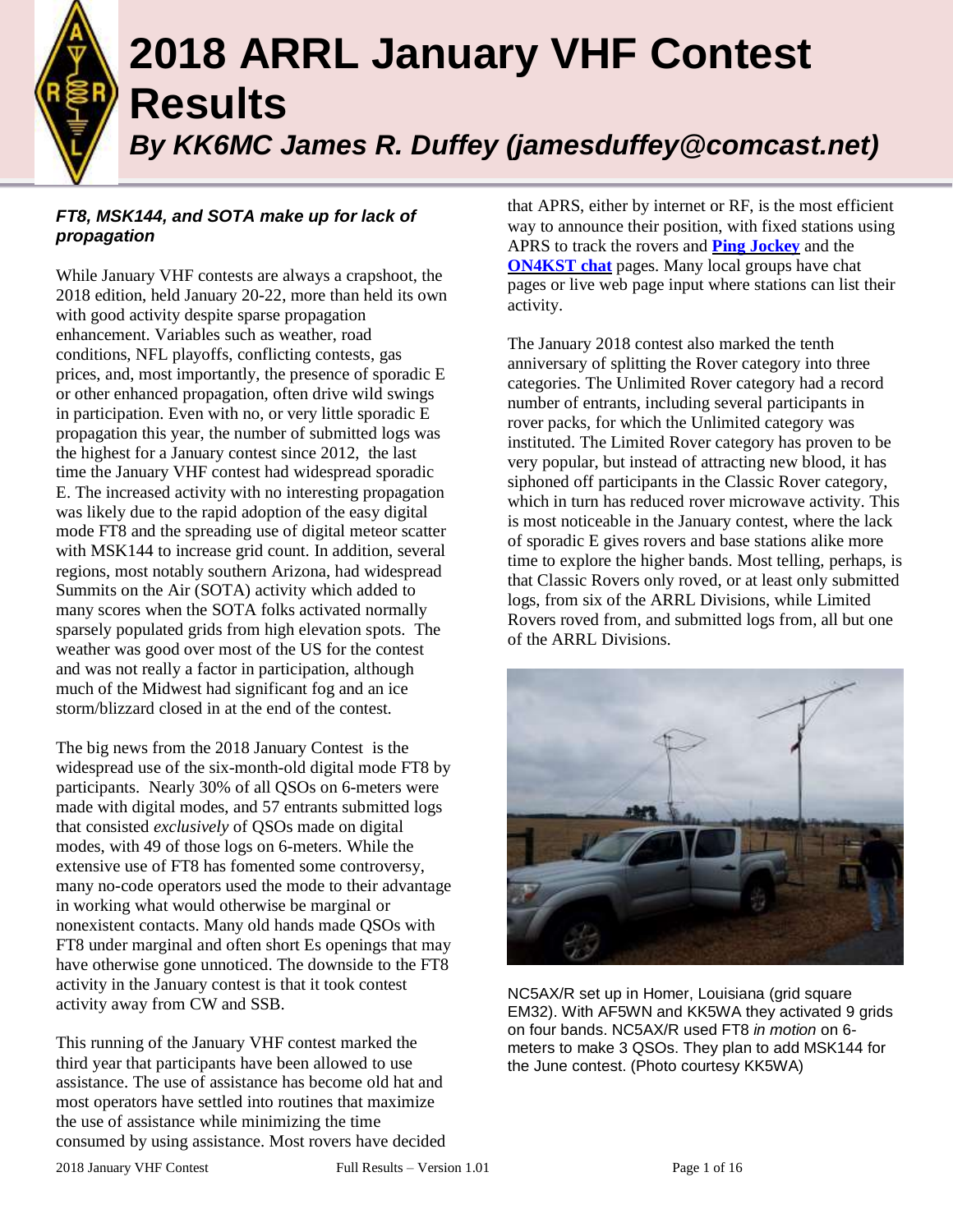# **Single Operator, Low Power (SOLP)**

Single Operator Low Power is the most popular category in VHF contesting and this contest was no exception. Despite the large numbers of casual contesters in this category, there is intense competition at the top.



K7XC, long a stalwart on the VHF bands as both a fixed station and rover has returned to VHF operation in Nevada with a vengeance. This is his 3-band stack at sunrise. Tim rebuilt the 2-meter and 432 MHz antennas in the week before the contest and doubled his 2-meter QSO total over last year including several contacts at more than 400 miles - not bad for 100 W! (K7XC photo)

Winner N3RG found out that nothing worked on his antenna stack two days before the contest and rushed to arrange a bucket truck to replace a faulty control cable. This worked well for him, as he moved up from third place in 2017, and displaced perennial SOLP powerhouse K2DRH to second. K2DRH had an impressive effort on essentially flat bands with few Midwest rovers to compensate for the poor conditions. Despite this dearth of activity, Bob posted a categoryleading 184 multipliers in his effort. The ice lifted just in time for AF1T to take third place, putting in an impressive eleven-band effort. It may not seem to be worth the trouble to activate the higher bands to work only one or two stations. However, the 8-point QSOs on bands above 2.3 GHz multiply the multipliers from all the other bands and the new grids picked up multiply the QSOs on other bands, so even a relatively small number of QSOs and grids on the microwave bands can contribute significantly to your score.

WA3GFZ and K1KG round out the top five SOLP scorers. WA3GFZ collected 61 grids while operating on 11 bands. K1KG made his way to the fifth place finish the old-fashioned way, no digital, no assistance, and no FM. He lost the battle of football vs contesting, though, and took part of the contest off to watch the New England Patriots win.

### **Single Operator, High Power (SOHP)**

The Single Operator High Power category is considered by many to be king of the contesting categories. These are usually stations that everyone can rely on for QSOs and that serve as beacons on otherwise dead bands. K1RZ took the SOHP category, taking advantage of perennial SOHP category winner K1TEO's computer crash and subsequent log loss to move up a notch from 2017. K3TUF, operating remotely from EL88, was in second place, despite his not being able to get his 10 GHz station up and running. His complaints about the sofa not being a comfortable operating position largely fell on deaf ears.

VE3ZV took third place, crediting contacts with rovers in grids with sparse activity for helping his score. W5ZN, noting good meteor scatter propagation on 6-meters and 2-meters, took fourth place with no other significant propagation. W3IP was close behind in fifth place, noting only a single sporadic E contact. Mike noted the predominance of FT8 contacts, many at the expense of SSB QSOs, and the relatively high meteor scatter activity on both 6-metersM and 2-meters, primarily due to the effectiveness of MSK144. Nearly half of Mike's six meter QSOs were on FT8 or MSK144.



WZ1V's efficient 50 MHz to 1296 MHz stack at 55 feet helped him to sixth place in the Single Operator High Power category. (Photo courtesy of WZ1V)

2018 January VHF Contest Full Results – Version 1.01 Page 2 of 16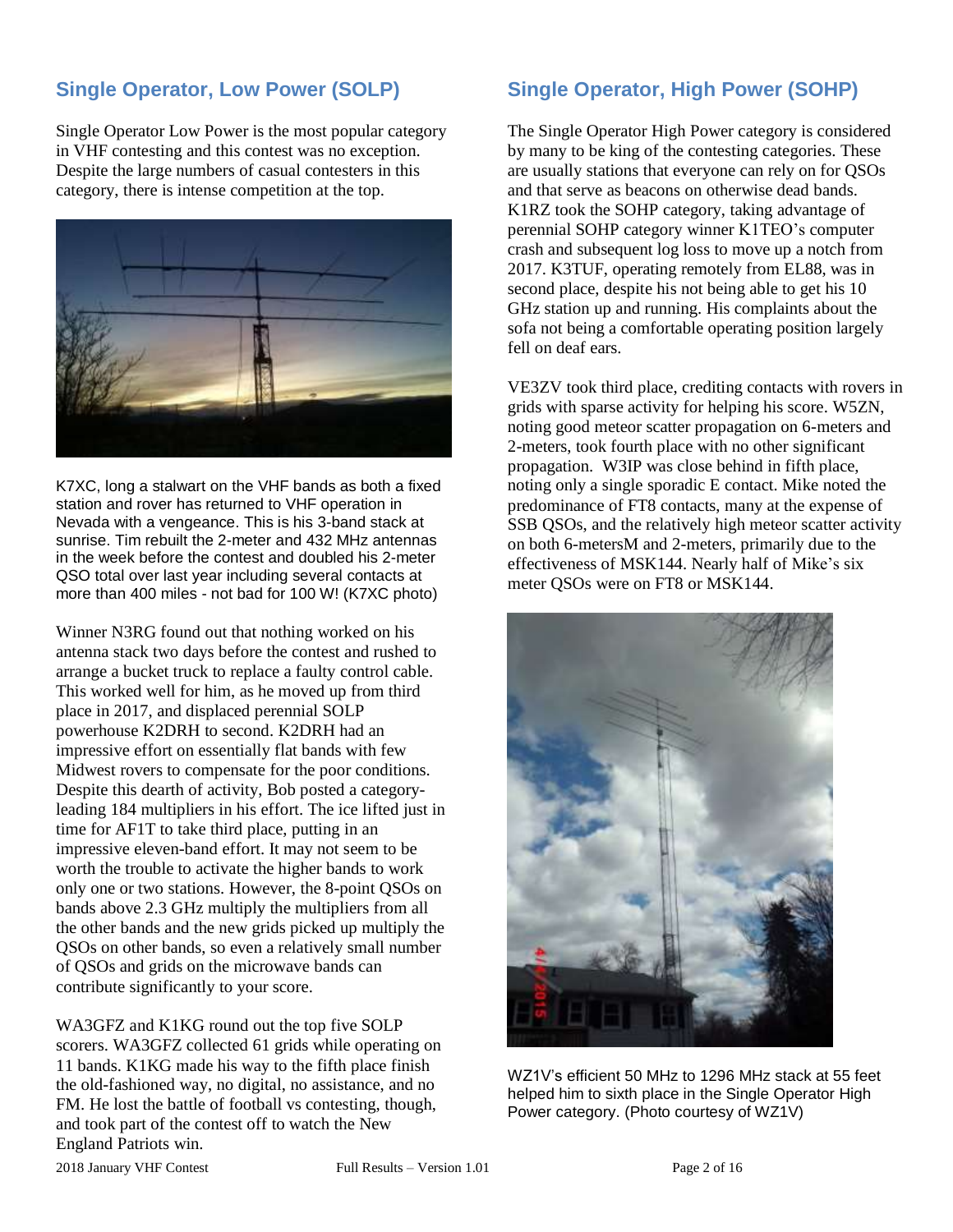# **Single Operator Portable (SOP)**

Single Operator Portable stations submitted 37 logs this year, more than double the number submitted in 2017! It is good to see this increase in activity in January in this potentially brutal category. Although the weather cooperated over much of the country, much of the increase in activity was driven by activation at VHF by Summits on the Air (SOTA) operators. This trend needs to be encouraged.



Dave, N7QNG, with his backpack SOP station. He hiked up Lone Mountain, SOTA peak W7A MN-101, to operate for 4.5 hours. Dave made 47 QSOs in 9 grids on three bands. Yes, that pack at 38 pounds is a bit top heavy, but the trail was good. (Photo courtesy N7QNG)

W4DVE in CN85 took the Single Operator Portable (formerly Single Operator QRP) category. As always, there was significant activity from the Pacific Northwest VHF Society to aid W4DVE's effort. WA7JTM, through strong SOTA efforts in AZ, finished a strong second from Scarlett Mountain near Phoenix. Peter took

advantage of strong SOTA activity in AZ, which he took the initiative to organize, to amass this score. Closely behind Peter, K6TJ took third with operation from Northern California with a strong six-band effort, unusual for SOP operators, yielding 26 multipliers. AA6XA took fourth from Loma Alta Summit in CM88, operating on all four bands from 6-meters to 70cm. K7JFD, also taking advantage of the SOTA activity in AZ and the increased activity from the Arizona Outlaw Contest Club, took fifth from AZ SOTA peak W7A/MN-119.

The remarkable Arizona SOTA efforts are discussed later in this article.

#### **Single Operator Three Bands (SO3B)**

The SO3B category offers a competitive category for those numerous hams who own the common "dc-todaylight" rigs with the three VHF/UHF bands incorporated. WA4GPM took this category by using FT8 and MSK144 to overcome flat band conditions, along with numerous Rover QSOs to add to the multipliers. This is a recipe for success in any category! K3SFX finished second on the strength of 33 multipliers, edging out K5QB. K5QB, operating at K5NA, had some enhanced propagation to the east on 2-meters. He did not operate the digital modes, and in an unusual twist for VHF contesting, had more 70cm contacts than 6-meters! He was dismayed by the lack of CW activity, only working three CW QSOs the entire contest. KO9A finished fourth only 16 points (out of 5,000), behind K5QB. In contrast to K5QB, Jim spent much of his time on FT8 and MSK144 to maximize his grid total. KO9A also noted that he worked ACØRA/R in several rare grids by way of MSK144. NE2U finished fifth in this category with 30 multipliers.

#### **Single Operator FM (SOFM)**

The Single Operator FM category continues to gain traction and attract serious competitors. KG6IYN's move to the SOFM category from SO3B in 2017 paid off handsomely as he won the SOFM category, and set a new National and Southwestern Division record in doing so. Bruce used the contest to get local CERT, ARES, and RACES operators on the air and demonstrated that contesting, in offering a venue for disciplined emergency communications practice, serves a community broader than just the contesting community. W2UTH, with long time SOFM competitor W2EV as op, was in second place with 190 QSOs and 20 multipliers. Ev was one of the first competitors in the SOFM and a promoter of the category from its inception. N2HJD finished third,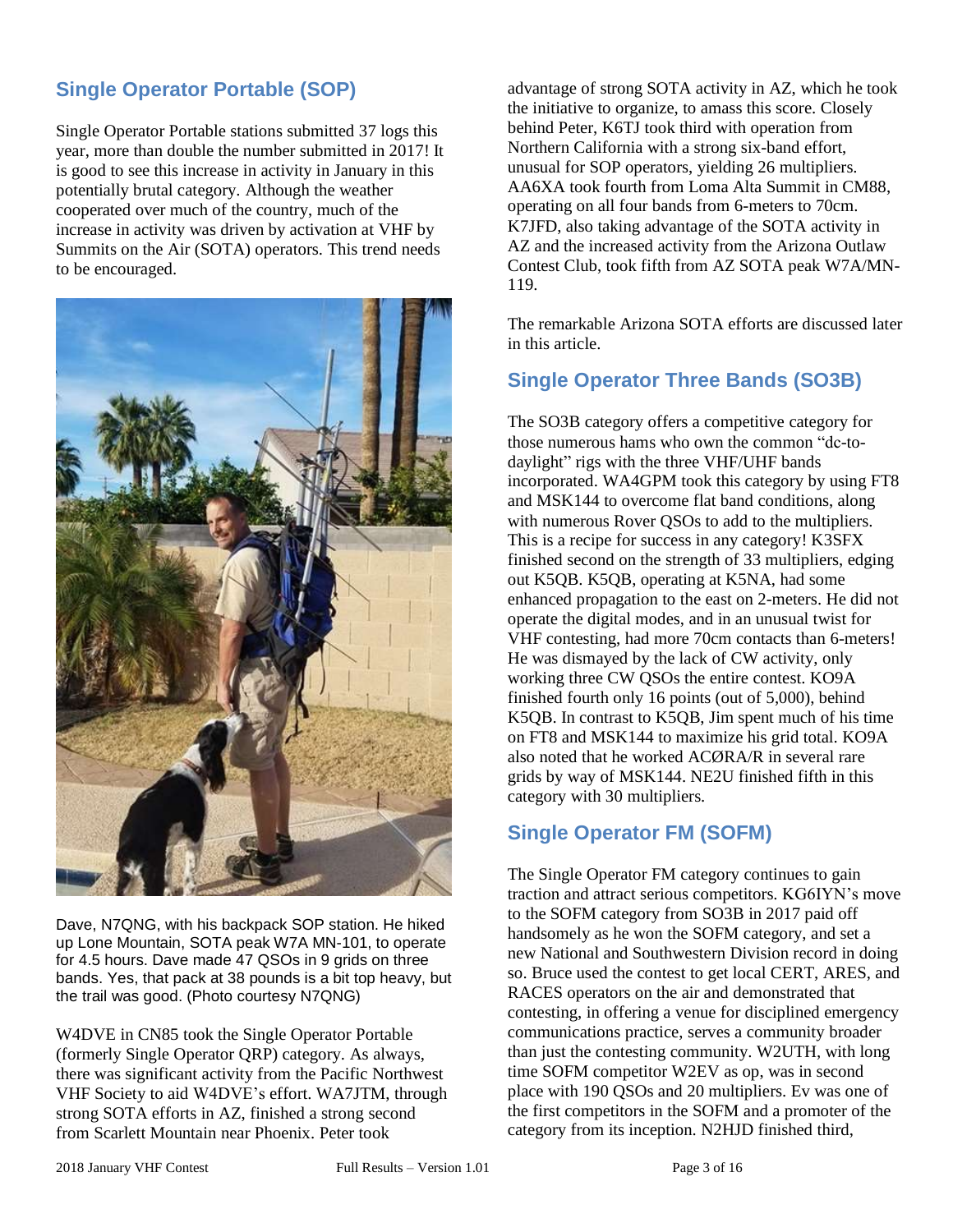bolstered by activity from the Rochester VHF Group. Last year's winner KM4KMU finished fourth, despite being shut out of his preferred operating location. He had to settle for another location near a ski area which turned out to be quite windy and noisy. K2SI finished fifth on the strength of only a 6-meter, 2-meter, and 220 MHz effort. One of the keys to a successful SOFM operation is operating on 222 MHz. There are a lot of QSOs to be had with those operators who only have FM capability on 222 MHz. Even a hand-held transceiver can round up enough QSOs and multipliers to make a significant increase to your score.



KM4KMU at sunrise at Blue Knob Ski Resort getting ready to set up for the contest under high wind conditions. (Photo by KM4KMU)

#### **Limited Multioperator (LM)**

In the very competitive Limited Multioperator category, N2NT with N2NC and WW2Y as operators, put a new solid state 6-meter amp to work in the contest to move up from their 2017 second place finish, swapping places with K2LIM, last year's winner. This was a tight race, with less than 3,000 points (out of 137,000) separating first and second places. It was only after log checking that the winner was determined, a reminder to all of us that logging accuracy is paramount. K2LIM, with KA2LIM, W9KXI, KB2YCC, N2KI, and WA3CSP as operators, finished a close second. W3SO finished third with W3BTX, W3IDT, W3XOX, W3YOZ and WA3TTS as operators. K5QE, with operators K5QE, N5YA, K5MQ, AF8Z, W7XU, NØQJM, VE3WY, K2EZ, and N1XS, like many contestants, suffered from poor propagation, but made up for it with numerous meteor scatter contacts on 6-meters and 2-meters. Marshall noted that meteor scatter with MSK144 was much more effective for them than FT8. K5QE worked hard using both meteor scatter and EME to work 121 different grids on two meters, no mean feat. WØRSJ finished fifth.

# **Unlimited Multioperator (UM)**

The Unlimited Multioperator stations provide signals on the bands constantly as well as those often hard- to-find QSOs on bands above 1296 MHz. This is very significant in the January contest. While it is a labor of love to setup a competitive Unlimited Multioperator station, the benefits are many to other competitors, particularly those starting out on the microwaves. N3NGE repeated as Unlimited Multioperator champions. They are truly a dc-to-daylight operation, with RF operations to 47 GHz and Laser. W6TV finished second and was the only entry from the San Joaquin Valley section. W6TV operated from Bear Mountain east of Fresno on all bands through 24 GHz and worked several 11-band rovers to help his score. N8ZM finished third with a six-band effort. W6TOI finished fourth with N6TEB and K6WCI as operators operating the N6NB Panorama Heights home station while Wayne was out roving. They provided QSOs on all bands up to 24 GHz to ops throughout the lower half of California. KE1LI finished fifth. The KE1LI six meter tower was only erected a week before the contest and they put it to good use.

### **Classic Rover**

After a short hiatus, N6NB/R returned as winner of the Classic Rover category. Wayne continues to compete actively even after 61 years of VHF contesting! As a rover, Wayne visited 10 grids and operated on 11 bands. In an unusual move for a rover, Wayne operated FT8 to successfully increase his QSO and grid total with stations that were too weak to copy on SSB or even CW.



The N6NB rover with capability to 24GHz. Wayne has been participating in VHF contests for 60 years and still manages to stay at the state of the art in contesting. (Photo courtesy of N6NB)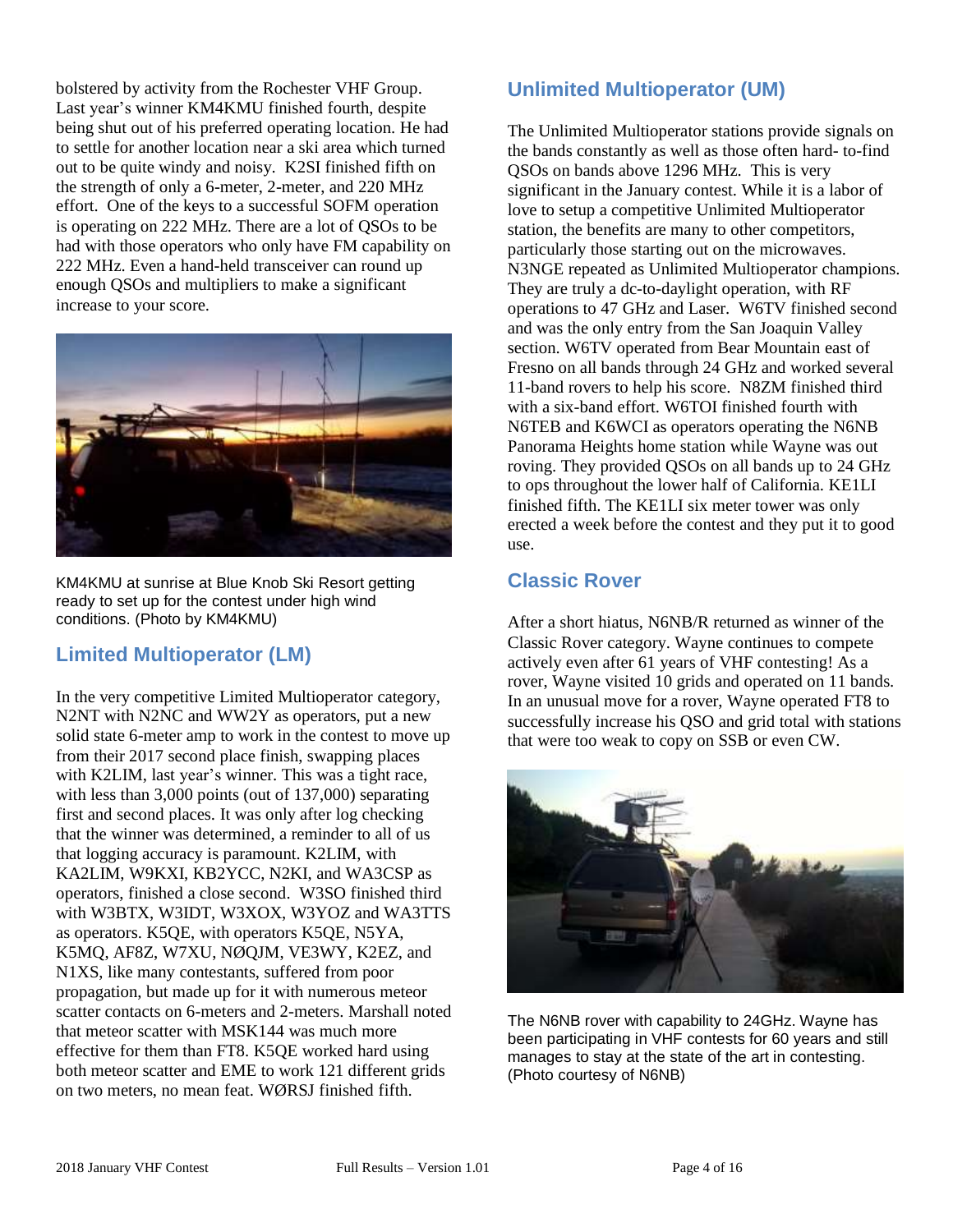W6TE/R, also visiting 10 grids and operating on 11 bands, finished second to Wayne. K8GP/R with K1RA and W8ZN manning the rover, finished third. They installed their pneumatic mast just in time for the contest and operated from 8 grids on 11 bands. They did not use FT8 and Terry lamented that several times when asking stations to QSY to six meters, he got the reply that the six meter station was busy on FT8 and hence, could not provide them with a QSO. VE3OIL/R finished fourth by operating from 9 grids with 12 bands. VE3ELE/R, operating from 8 grids and 12 bands, finished fifth, overcoming problems with a forgotten 902 feed line, an overloaded fuse box, fog, ice, and only three hours sleep.

Many operators, both fixed and rovers, had praise for the classic rover ACØRA/R, operated by ACØRA and KCØSKM. Of the 78 QSOs they made, 71 were digital, with 65 of them on meteor scatter with MSK144. Many of these meteor scatter contacts were done mobile(!), and many were made from rare grids in NE. They also made a 10 GHz QSO, but were discouraged that they could not make more.

# **Limited Rover**

With only the four specified bands and limited to low power, antennas, strategy, and tactics are of paramount importance to the limited rover. WW7D/R, activating 10 grids, repeated his recent dominance of the limited rover category this year. This is in no small part due to the support and turnout of the Pacific Northwest VHF Society for the contest, once again pointing out the importance of the clubs in contest activity by supporting and encouraging other club members. WB2SIH/R, roving from four grids finished second. KA9VVQ/R and W9FZ/R finished in a tie for third place. Entering the Limited Rover category is a substantial change for Bruce and Janice as they are dedicated Classic Rover operators. However, weather takes its toll in January, both on equipment and psyche particularly when setting up an eight or more band rover in the Midwest. Throw in the "fiddle factor" in operating the bands above 902 MHz and the Limited Rover category starts to look pretty good!

KA5D/R finished fifth in the Limited Rover category operating from eight grids in central Texas.

#### **Unlimited Rover**

There was a higher than normal 13 entries to the Unlimited Rover "anything goes" category. K6MI/R took the category, operating on 11 bands from 10 grids.

N6MTS/R was less than 1200 points behind in second and also operated from 10 grids on 11 bands. Both K6MI/R and N6MTS/R, who roved together, made more than 100 QSOs with other rovers and hence entered in the Unlimited Rover category. This is one of the major reasons the category was created, but it is not very often used for such.



The well-organized and well-equipped KØBAK/R station. The aluminum box with the printed-circuit-board log periodic (green triangle) and PVC tube antennas is a sixband microwave station that has had several Packrat owners and numerous updates in its 20 year life. The box remains in that position during the rove. When operating the microwave bands, Pete just opens the sliding side door and points to the stations to be worked by positioning the van. Pete had good weather for this rove. The rover operates 50 MHz to 10 GHZ and LASER. KØBAK/R placed 10th in the Classic Rover category. (Photo KØBAK)

K7ATN/R was third operating from nine grids on seven bands in the Northwestern Division. N2SLN/R took advantage of the provision for more than 2 operators in Unlimited Rovers with W2BDN, KC2SFU, and N2SLN operating. This, too, was one of the reasons for creating the Unlimited Rover category.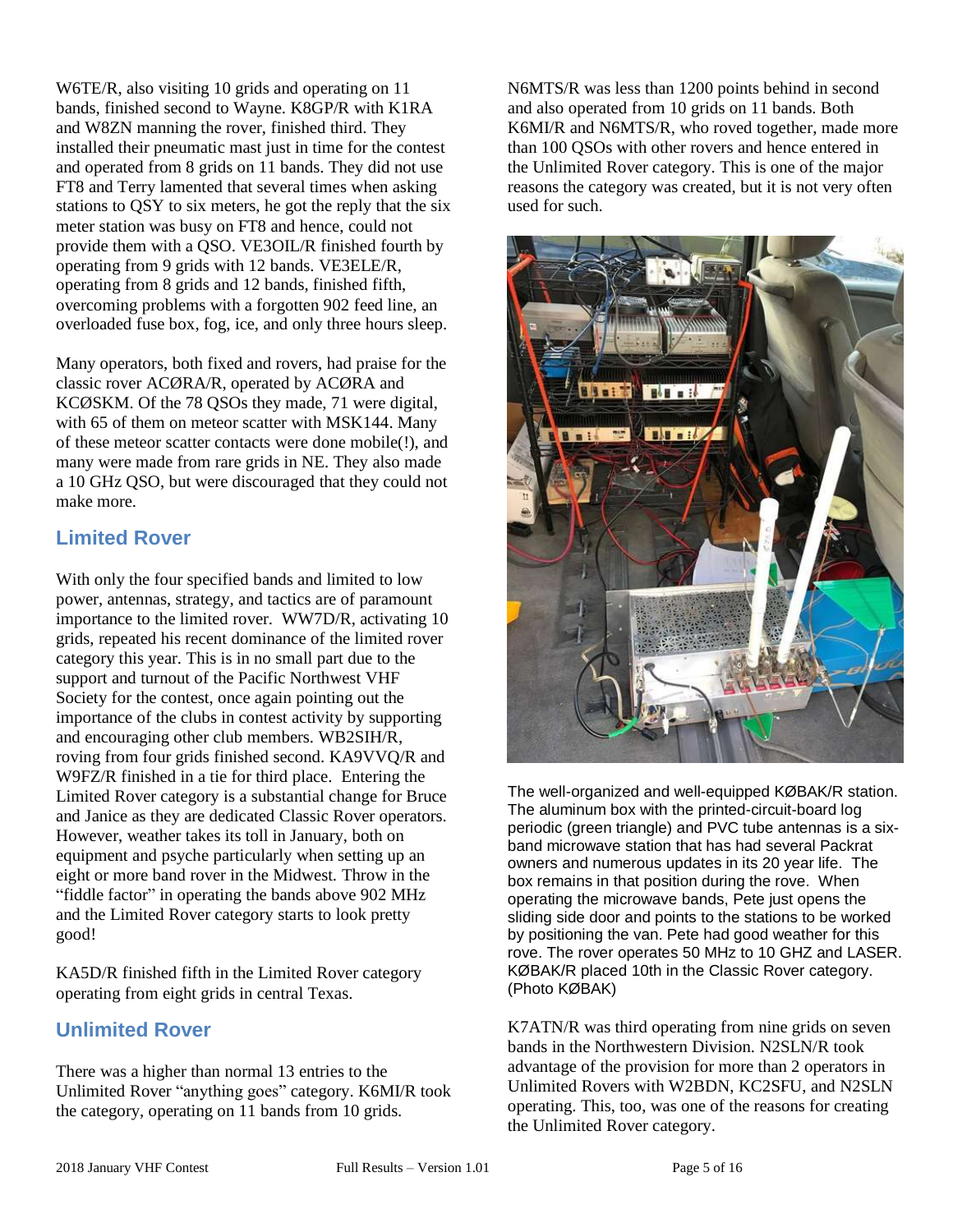K1SIG/R also took advantage of the multiple operator rule with operators WA1TE, KG6CIH, and Sarah to finish fifth in the category. In 900 miles of driving, they operated from 14 grids on six bands. An encounter with the police for a burned-out headlight and expired registration should remind everyone to check their rover vehicle status before the contest.

Of particular note was the effort of NØLD/R to operate from all of the grid squares in Oklahoma. High plains VHF contesters were thrilled with this opportunity to work grids in OK that are not normally on the air in VHF contests.



Nick, WØHGJ, and Harvey, KBØYHT, making a last minute check of NØLD/R outside of Boise City, OK. (Photo by NØLD)

#### **New Records**

While it is rare that a January VHF Contest without sporadic E propagation generates much in the way of new records, there were a number set this year:

Overall SOFM - by KG6IYN with an impressive score of 8,172 from 156 QSOs and 36 multipliers using FM on all four of the allowed bands. This is also the new record for the Southwestern Division.

SOFM records were also set in:

 Midwest Division, by N2VHZ with a score of 1 point from 1 QSO and 1 multiplier on 144 MHz only. This was the first SOFM entry ever from the division, demonstrating that submitting a log, no matter how small, counts for more than you would think.

- Rocky Mountain Division, by WAØKXO with a score of 180 from 33 QSOs and 4 multipliers on 144 and 432.
- Canada, by VA6TDG with a score of 320 from 27 QSOs and 8 multipliers on 144 and 432.

SO3B Records were set in two Divisions:

- Southeastern, by WA4GPM with a score of 7,450 from 124 QSOs and 50 multipliers.
- West Gulf, by K5OB with a score of 5,032 on the strength of 115 QSOs and 34 multipliers.

W6TV set a new Unlimited Multioperator record in the Pacific Division by with a score of 83,880 points from 329 QSOs and 72 multipliers on all bands, 50 MHz through 24 GHz. This betters the previous record for the division that had stood since 1985, when the point values per QSO were double what they are now. That is an impressive effort, particularly when the bands are flat.

W6IT set the new Single Operator Low Power record in the Southwestern Division by with a score of 31,196 on 194 QSOs and 44 multipliers on all bands 50 MHz through 10 GHz.

VE3OIL/R's score of 109,242 was a new high for Canada in Classic Rover - 9 Grids Activated, 305 QSOs, 126 Multipliers (includes the 9 for Grid Activations), 50 MHz through 24 GHz plus Light.

In the Limited Rover category:

KA9VVQ/R and W9FZ/R tied for a new record in the Dakota Division in their first venture into Limited Roving. Their 7-grid trek netted each of them 236 QSOs and 46 multipliers (including the 7 for Grid Activation) on 50 through 432 MHz and final scores of 15,824.

KJ2G/R raised the bar for the New England Division Limited Rovers with 205 QSOs and 36 multipliers (including 4 bonus for the grids activated) producing a record-breaking final score of 9,756.

In Unlimited Rover Category two existing records were increased and a third was set for the first time.

The first-time record was in the Hudson Division by KJ1K/R with 99 QSOs across eight bands, 50 MHz through 3.4 GHz, and 35 Grids plus the 6 Grids activated (41 multipliers total) yielding a score of 9,225.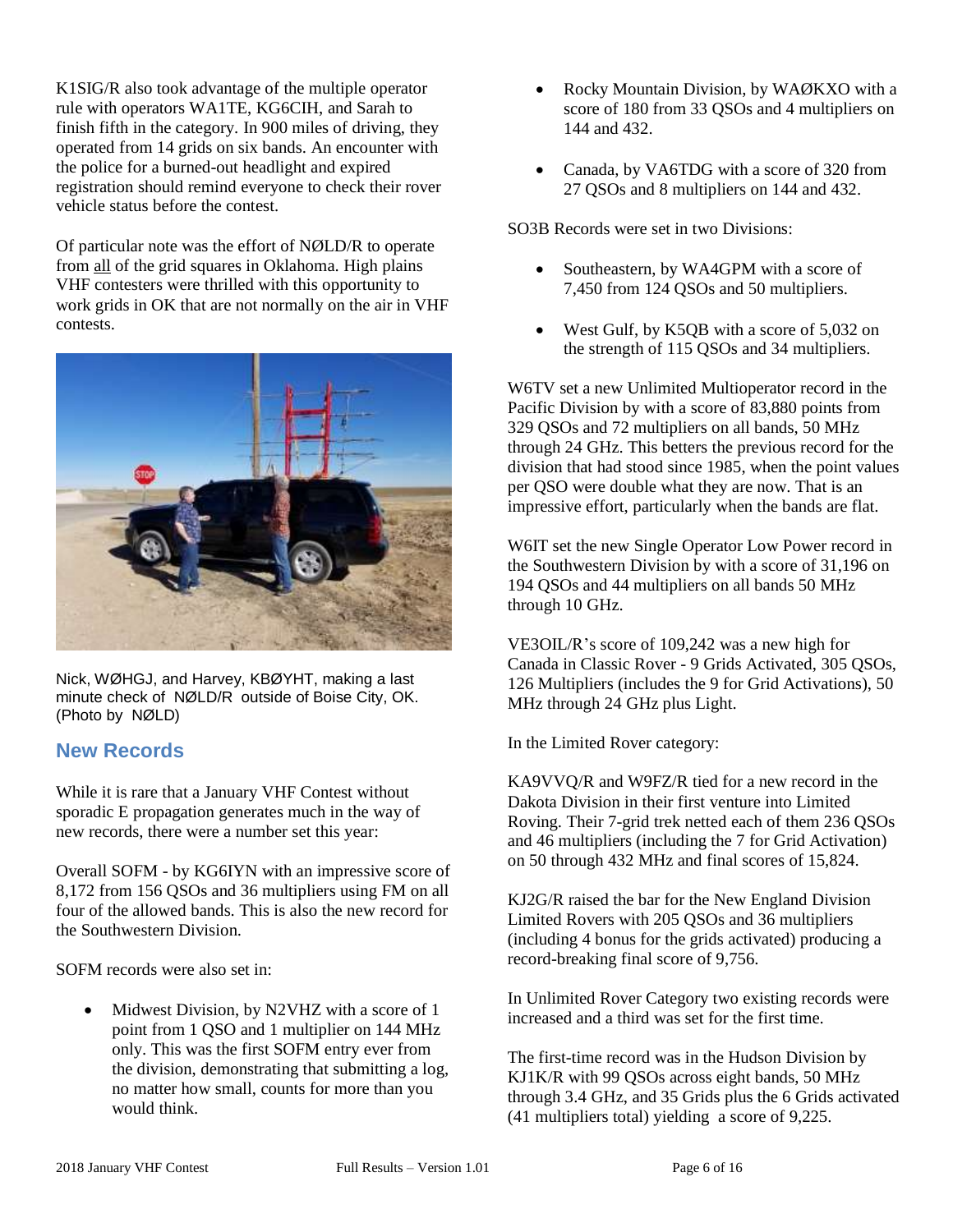K1SIG/R's final score of 18,291 was a new best for the New England Division in the Unlimited Rover category. 15 Grids were visited with 189 Qs across the 50 MHz through 1.2 GHz bands and 67 multipliers including the 15 activations.

In the Dakota Division, KCØP more than doubled his own Unlimited Rover record from 2011. With bands 50 through 1296 MHz available and traversing 5 Grids, 142 QSOs were completed with 39 multipliers (including the 5 activation multipliers) netting a record score of 10,530.

Hats off to all those who set new records!

# **Club Competition**

The club competition drives much of the activity in VHF contests, particularly when conditions are down.

The Mt. Airy VHF Radio Club (Packrats) took first place in the Unlimited Club category with an impressive 66 members submitting logs totaling 1,898,766 points. This level of activity is the result of decades of work promoting VHF weak-signal operations by dedicated and conscientious club members. As an example of how the club competition can help individual scores: four of the overall category winners are Packrats: N2NT (LM), N3NGE(UM), K1RZ (SOHP), N3RG (SOLP).

The biggest club competition category is the Medium club competition, won this year by the Southern California Contest Club, largely on the strength of a strong rover showing. The Potomac Valley Radio Club finished second with 31 members contributing scores. The rest of the top five clubs were Contest Club Ontario, Rochester VHF Club, and the Northeast Weak Signal Group. Of note is the tenth place finish of the Arizona Outlaws Contest Club. They teamed up with The Arizona Microwave Group and local Arizona Summits on the Air group to produce in the words of N7IR, "The most active January VHF Contest ever in central Arizona." Added to the  $11<sup>th</sup>$ -place finish of the New Mexico VHF Society, there was an unprecedented level of January VHF Contest activity in the Southwest.

The Eastern Connecticut Amateur Radio Association won the Local Club competition. They were followed by the Chippewa Valley VHF Contesters, Bristol (TN) Amateur Radio Club, and Niagara Frontier Radiosport.

| <b>Affiliated Club Competition</b>  |              |                |  |  |  |  |  |  |  |  |  |
|-------------------------------------|--------------|----------------|--|--|--|--|--|--|--|--|--|
| <b>Club</b>                         | <b>Score</b> | <b>Entries</b> |  |  |  |  |  |  |  |  |  |
|                                     |              |                |  |  |  |  |  |  |  |  |  |
| <b>Unlimited</b>                    |              |                |  |  |  |  |  |  |  |  |  |
| Mt Airy VHF Radio Club              | 1,898,766    | 66             |  |  |  |  |  |  |  |  |  |
|                                     |              |                |  |  |  |  |  |  |  |  |  |
| <b>Medium</b>                       |              |                |  |  |  |  |  |  |  |  |  |
| Southern California Contest Club    | 563,408      | 5              |  |  |  |  |  |  |  |  |  |
| Potomac Valley Radio Club           | 406,783      | 31             |  |  |  |  |  |  |  |  |  |
| <b>Contest Club Ontario</b>         | 305,287      | 13             |  |  |  |  |  |  |  |  |  |
| Rochester VHF Group                 | 285,266      | 22             |  |  |  |  |  |  |  |  |  |
| North East Weak Signal Group        | 267,122      | 17             |  |  |  |  |  |  |  |  |  |
| Society of Midwest Contesters       | 106,054      | 12             |  |  |  |  |  |  |  |  |  |
| Pacific Northwest VHF Society       | 105,551      | 25             |  |  |  |  |  |  |  |  |  |
| Northern Lights Radio Society       | 77,984       | 16             |  |  |  |  |  |  |  |  |  |
| Yankee Clipper Contest Club         | 67,179       | 7              |  |  |  |  |  |  |  |  |  |
| Arizona Outlaws Contest Club        | 27,014       | 16             |  |  |  |  |  |  |  |  |  |
| <b>New Mexico VHF Society</b>       | 25,901       | 10             |  |  |  |  |  |  |  |  |  |
| Bergen ARA                          | 13,821       | 5              |  |  |  |  |  |  |  |  |  |
| South Jersey Radio Assn             | 12,774       | 3              |  |  |  |  |  |  |  |  |  |
| North Texas Microwave Society       | 10,984       | 3              |  |  |  |  |  |  |  |  |  |
| Michigan VHF-UHF Society            | 7,507        | 3              |  |  |  |  |  |  |  |  |  |
| <b>Florida Contest Group</b>        | 5,740        | 4              |  |  |  |  |  |  |  |  |  |
| <b>Central Texas DX and Contest</b> |              |                |  |  |  |  |  |  |  |  |  |
| Club                                | 5,740        | 3              |  |  |  |  |  |  |  |  |  |
| Northern California Contest Club    | 5,476        | 11             |  |  |  |  |  |  |  |  |  |
| Six Meter Club of Chicago           | 4,950        | 8              |  |  |  |  |  |  |  |  |  |
| Frankford Radio Club                | 4,726        | 5              |  |  |  |  |  |  |  |  |  |
| <b>Grand Mesa Contesters of</b>     |              |                |  |  |  |  |  |  |  |  |  |
| Colorado                            | 2,292        | 4              |  |  |  |  |  |  |  |  |  |
| Mad River Radio Club                | 779          | 3              |  |  |  |  |  |  |  |  |  |
| Alaska VHF-Up Group                 | 425          | 3              |  |  |  |  |  |  |  |  |  |
|                                     |              |                |  |  |  |  |  |  |  |  |  |
| Local                               |              |                |  |  |  |  |  |  |  |  |  |
| <b>Eastern Connecticut ARA</b>      | 23,605       | 6              |  |  |  |  |  |  |  |  |  |
| Chippewa Valley VHF Contesters      | 15,607       | 3              |  |  |  |  |  |  |  |  |  |
| <b>Bristol (TN) ARC</b>             | 3,648        | 5              |  |  |  |  |  |  |  |  |  |
| Niagara Frontier Radiosport         | 2,904        | 4              |  |  |  |  |  |  |  |  |  |

Clubs looking to increase participation in their area are encouraged to coordinate with other VHF, Microwave, and contest clubs, as well as emergency communications organizations, and SOTA participants in their area. Often we only look to our own circle when trying to increase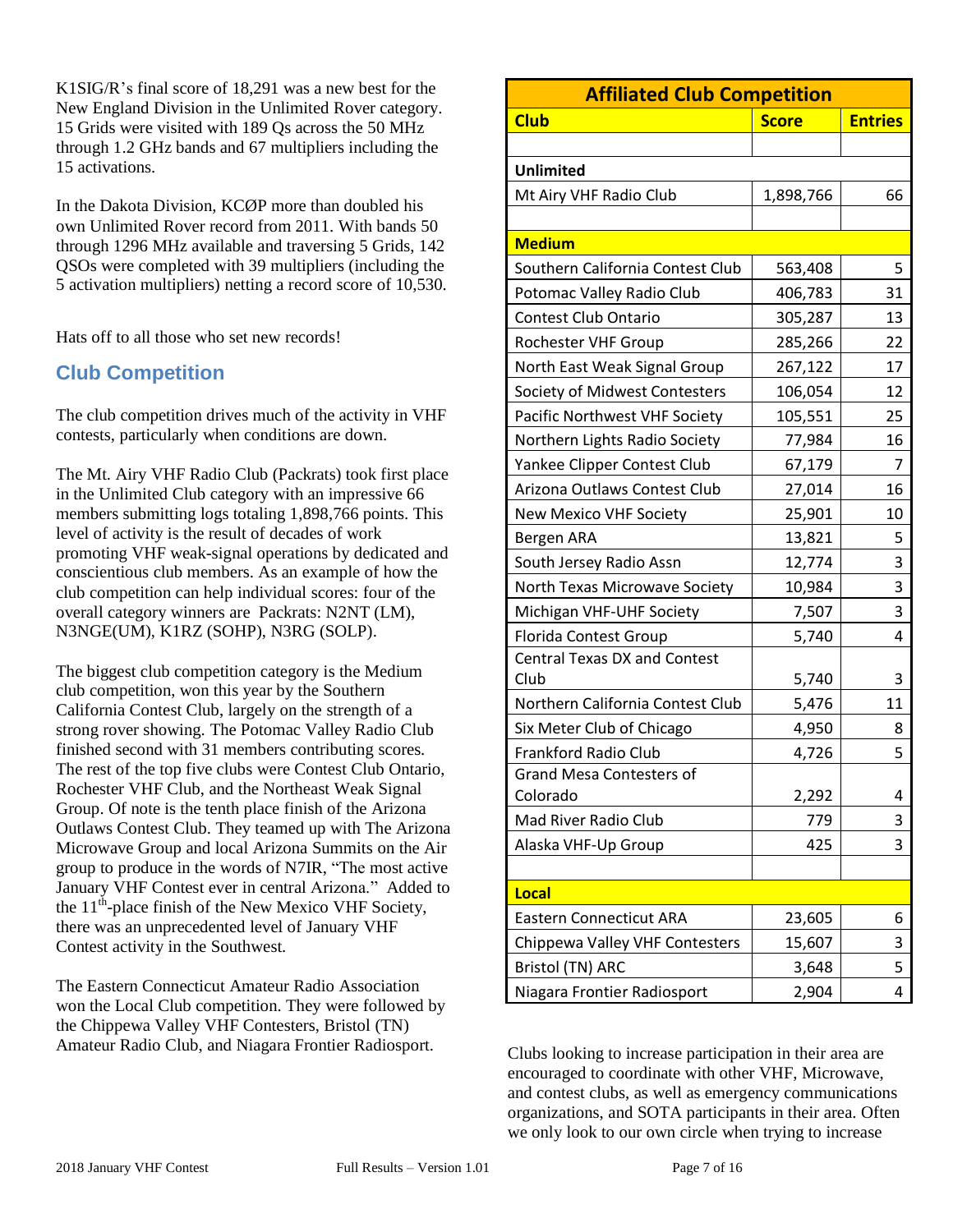contest activity, but there are significant dividends to be had by looking into other local groups to increase activity. All that is really required for this coordination is for individuals to step up and organize and promote the activity as advantageous for each group. Start planning this coordination now with your club for increased future contest activity.

It is important to note that clubs must submit an eligible list of members prior to the start of the contest and that the members on that list must be members in good standing and reside in the club area. Several contestants credited scores to clubs that did not have an eligibility list on file at the beginning of the contest, while others who submitted logs for a club were not on the eligibility list or operated from outside the club territory. There is also a minimum of three submitted logs required for a club to be eligible for the club competition, which was not met in a couple of instances. The club competition is an important factor in contest activity, so please assign a responsible person from your club to submit an eligibility list to ARRL prior to the contest. Also, take time to inform your club members about the rules for submitting a log to count towards a club score.

#### **The use of FT8 and MSK144**

There was significant use of the less than one year old FT8 digital mode in the January contest. This caused a significant change in the way many QSOs are made in the contest. To borrow a term coined by Thomas Kuhn in "The Structure of Scientific Revolutions", FT8 represents a significant paradigm shift in how we make VHF contest QSOs, how we make the best use of openings, how we define weak signal operations, and how we prioritize contest activity.

Many calls that had not previously been seen in VHF/UHF contests were active on FT8. Both activity and number of QSOs made on six meters were up from previous years. This is good. Nearly a third of all QSOs made on the band were digital, predominantly FT8, with some MSK144 (Meteor Scatter) and JT65 (EME).

Despite these upsides to FT8, there were some complaints about the new digital activity, such as:

- FT8 is not suitable for VHF/UHF contesting
- Digital modes detract from potential QSOs on CW and SSB
- FT8 operators did not use or know proper contesting procedure or etiquette (using HF reports instead of VHF contest reports)

Many of these issues appear to be symptoms of beginners using a mode that is less than a year old. Many of these issues will undoubtedly be addressed as the mode matures. We can productively direct how these problems are resolved if we objectively and rationally deal with them.

Despite the vigorous complaints about FT8 there are many benefits to FT8:

- It is attracting newcomers to VHF contesting
- It is possible to make QSOs with stations that are too weak to hear on CW or SSB
- It improves logging and reporting accuracy
- It allows operators who do not know CW an effective weak signal mode
- It allows activity on a dead band.

While rates can be higher on SSB and CW, and sometimes much higher, it seems that FT8 has its place in contesting, and particularly in sparsely populated areas of the country, as one can make a higher score by adding FT8 to the available tools rather than with just CW and SSB alone.

N6NB made some comments likening the introduction of FT8 and the associated controversy to the introduction of SSB into the predominately CW and AM activity of contesting in the 50s and 60s, and the use of simplex FM in contesting in the 70s. There was resistance to those activities as well, yet a contest without SSB is unthinkable now and simplex FM now has its own category.



While some operators have embraced the latest rigs and new digital modes, KA4WJB had lots of fun in the contest with these 40 year old Icom "book ends". Who remembers these? (Photo by KA4WJB)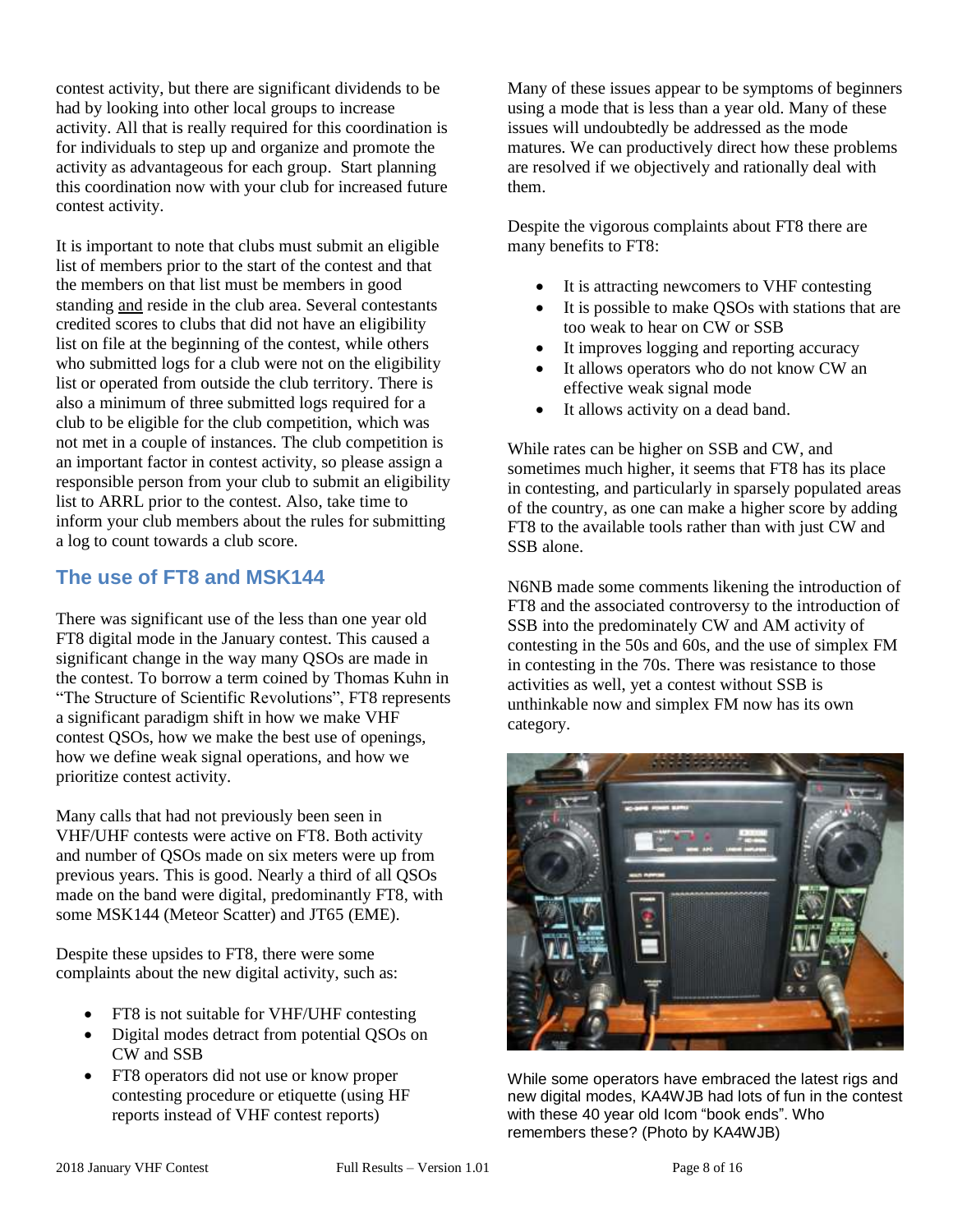There were many ops in the contest that did not have widespread, or any, sporadic E propagation but who found out that marginal, weak, and short-lived openings could be worked on FT8 and hence got a few more points than they would normally have gotten without FT8.

The digital modes offer great contesting opportunities for the entry-level operator and modestly equipped stations as well as for the experienced operator. We need to figure out how best to utilize them and integrate them into contesting to derive the best benefit. Education is a good place to start.

# **Logging**

One hundred percent log checking is an important part of compiling and reporting the contest results. By checking every log, there is significantly greater confidence in the accuracy of the outcome, particularly in close categories. Of equal importance is the log checking reports generated for each contestant. By going to your log checking report (LCR) on the ARRL contest results web page you can learn a lot about the quality of your log, and more importantly, how to avoid the mistakes in the future.

There are common errors, some of which the log checkers can fix and others that they cannot. It is best not to make these mistakes in the first place.

One problem is not logging rover QSOs with the "/R". Rovers should be logged as CALL/R and not, as is often seen, CALL/GRID, CALL/ROVER, CALL/R# (where # is a one or two digit number) or just CALL (no  $/R$ ) suffix. The latter is particularly bad when a rover also enters independently as a single op, which they are permitted to do. While the log checking tries to handle all of these variants, and usually does a good job of it, much of the correction process requires manual intervention which is becoming increasingly difficult and requires a good deal of additional time on the part of volunteer log checkers. Most, if not all, of the currently in use logging programs will handle CALL/R but may require some awareness and action by the contestant to overcome the initial warning, usually given before a grid is entered, that a Rover's call might be a dupe even though it is likely from a new grid. In this case of dupes, as in almost every contest, please do not modify the call. Instead, make sure the new rover grid is entered and that will usually cancel the warning about a dupe. If not, the log checking and scoring process will usually result in a correct entry and proper score.

Watch the exchanges that are copied and logged. For example, there is a fair amount of confusion or miscopying of Ms and Ns in the second character of the exchange. Also "fifty" gets confused with "sixty" as well as "fifteen" and "sixteen". "D" can be confused for "E". The extensive or exclusive use of phonetics is a straightforward way to solve these problems.

A surprising number of digits in the callsign are miscopied or mislogged. Typos between adjacent numbers on the keyboard, 2 and 3 for example, are common, as are the incorrect prefix letters (Ks, Ns, Ws). You can minimize typos by looking closely at the screen as you type and errors of all types can be avoided by paying careful attention to what was sent. Ask for a fill if you are uncertain of any component of the exchange.

A good strategy prior to a contest is to review your LCR from the last contest and formulate a strategy to avoid these mistakes. While it is dismaying to see your score reduced by the log checking process, it can be used as a learning process to improve your operating skills in the future. An error-free log, although difficult, is worth striving for and pays dividends.

### **Summits on the Air Activity in Arizona**

WA7JTM, long time VHF contester from Arizona, has taken up Summits on the Air (SOTA). Peter organized and coordinated an effort by SOTA operators to put Arizona Summits on the Air for the January VHF contest. It was no easy task keeping track of who is on what summit, educating novice contesters in contest operating techniques, coordinating with other VHF and microwave operators in Arizona, and shepherding in logs.



The view from WA7JTM's low power portable operation. From this elevation, not much antenna height is required and simple antennas really get out. (Photo by WA7JTM)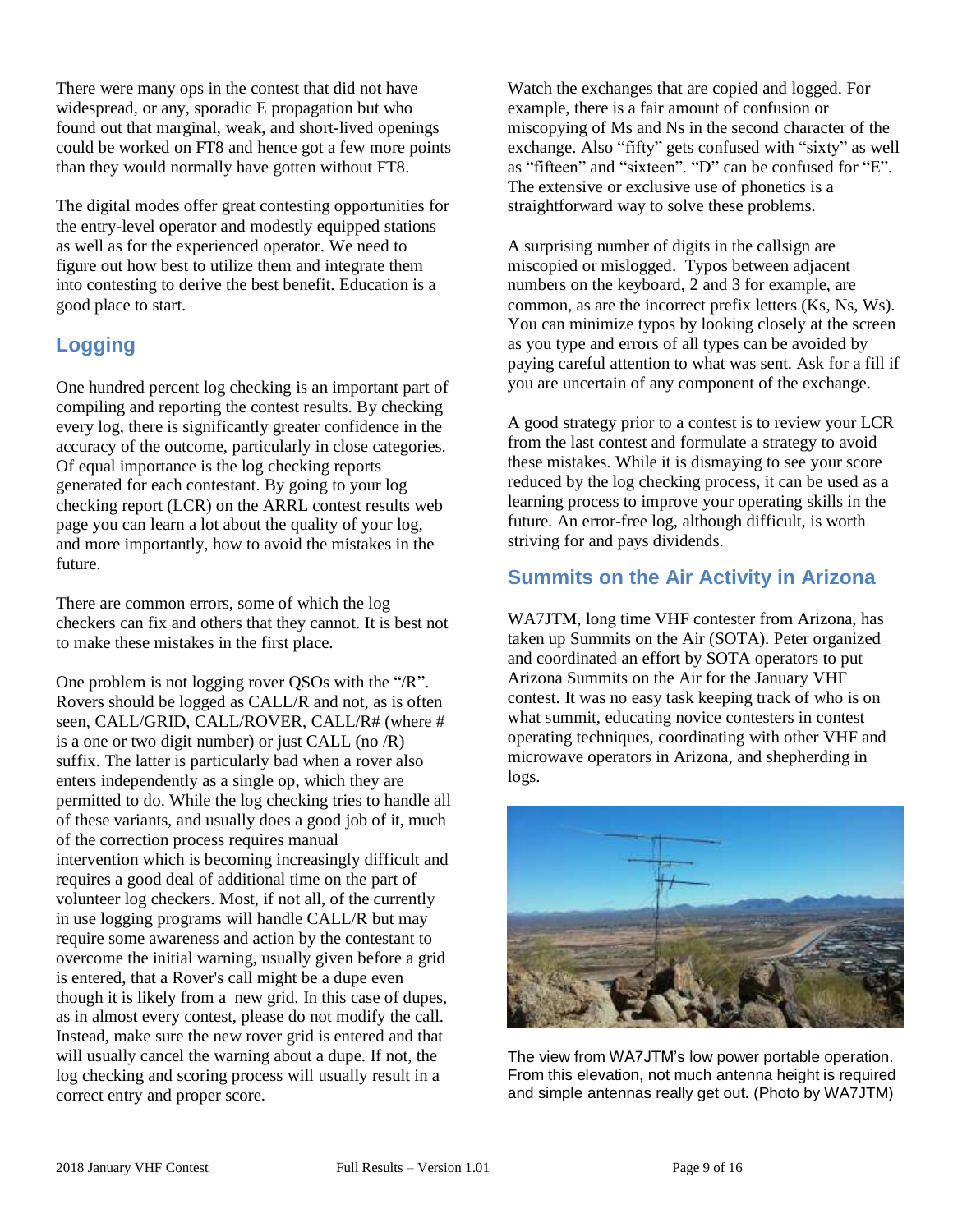Here's what WA7JTM said about the SOTA activity:

*"Thirteen different SOTA peaks were activated Sunday morning by SOTA operators in support of the January VHF Contest and SOTA. I estimate that the SOTA activators made around 600 contacts on the VHF/UHF frequencies. The bands were alive with signals from all of the SOTA peaks, the locals, and the Rovers, and it was a pretty hectic contest for the five hours I operated.*

*I operated QRP Portable from Scarlet Mountain, Summits On The Air Ref # W7A/MN-143. I hiked up to the summit before dawn on Sunday morning and set up small beams on all four bands on a short mast.*



WA7JTM's simple and clean operating position atop Scarlet Mountain, SOTA W7A/MN-143. Peter operated four bands, using the FT-817 for SSB and CW and handle talkies for FM. Finishing second in SOLP, this shows what can be done with low power and simple equipment. (Photo by WA7JTM)

*No band opening on six meters this year, and my best DX was working Tucson and Prescott. I never heard any stations out of state. Activity for this contest was the best ever for a January VHF Contest that I have experienced. Other operators said they also thought it might be the best ever for Arizona due to the SOTA activity and the multiple Rover stations that participated.*

*It appears that all Activators had way too much fun on Sunday. The future plan is to top the thirteen summits we put on this year in the January 2019 contest. Twenty summits sounds like a reasonable number to me!"*

Other areas of the country, while not blessed with Arizona's January weather, can take note of this effective way to increase VHF contesting activity in the summer contests. Just get with your local SOTA ops and encourage a VHF operation from them during the contest. Educate them on contest operation if they are not already knowledgeable in that, help them with antennas,

and also help them with logging and log submission. SOTA ops are a perfect fit for the Single Operator portable category.



ABOVE: Brian, W7JET on Brushy Mountain (SOTA W7A/MN-049) near Bartlet Lake, AZ, making a 222 MHz contact on his handie talkie. (Photo by W7JET)



The mighty W7JET antenna farm (Photo by W7JET)

Several of the SOTA operators in this year's January contest made 60 or more QSOs. With many activators putting two or more peaks on the air in a weekend, perhaps it is time to rethink the Single Operator Portable category and allow operation from several locations during the contest.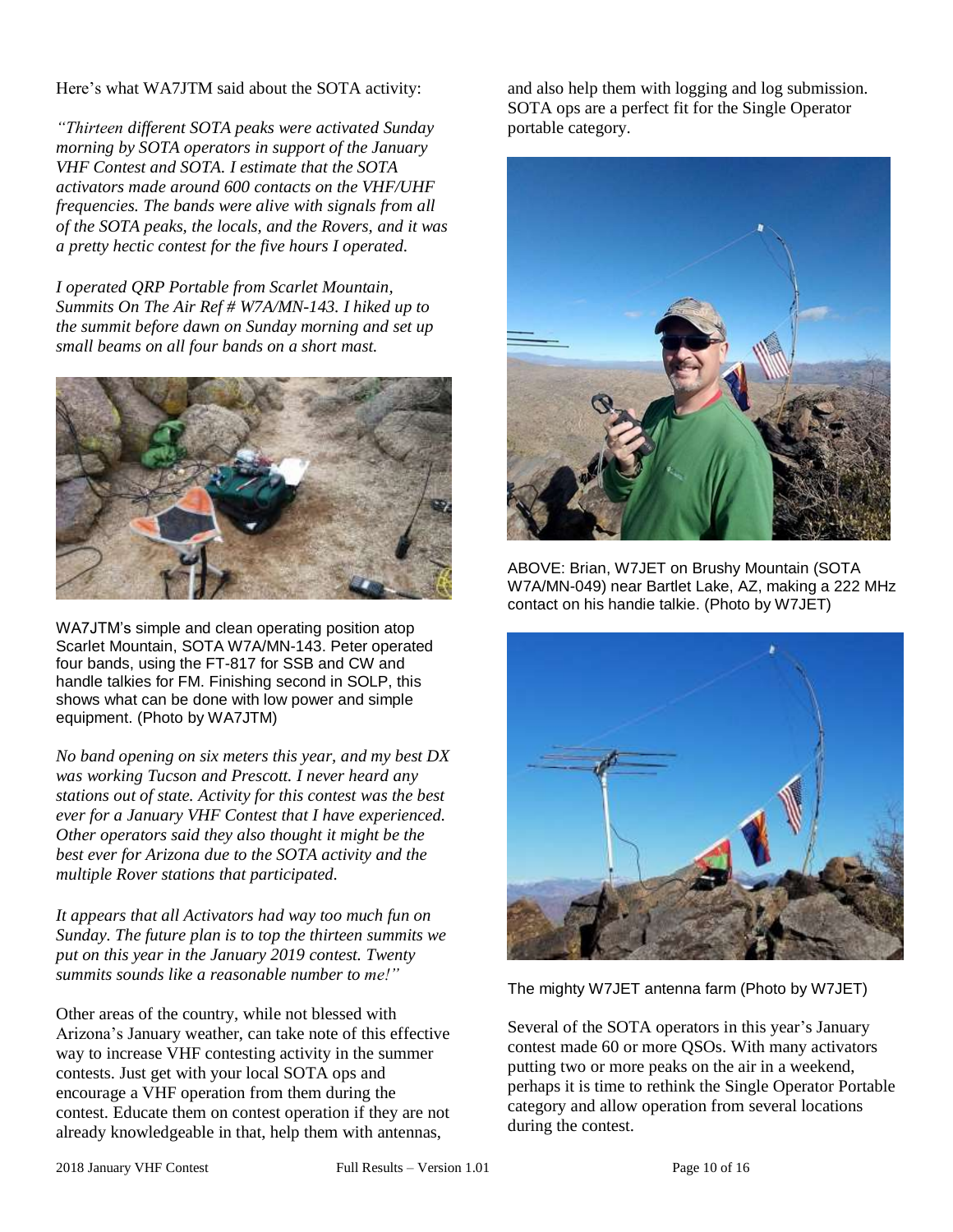# **Logs Submitted**

There were 742 logs submitted, 14 of which were check logs. This is an increase of 7% from the 679 logs submitted in 2017; and one needs to go back to 2012, a year with good and widespread sporadic E, to find a higher number of entrants to the January contests: 767. The January VHF contest is healthy, and it appears that FT8 and the SOTA activators have much to do with that health.

Log Summary by Category (without check logs):

| <b>Total Logs</b>               | 728 |
|---------------------------------|-----|
| <b>Single Operator Portable</b> | 37  |
| Single Operator, Low Power      | 242 |
| Single Operator, High Power     | 162 |
| Single Operator, FM             | 32  |
| Single Operator, 3 Bands        | 147 |
| <b>Rover Unlimited</b>          | 13  |
| Limited Rover                   | 34  |
| Rover                           | 26  |
| <b>Unlimited Multioperator</b>  | 16  |
| Limited Multioperator           | 19  |

Thanks to all who submitted logs. It is not always easy to get a log together and the effort is appreciated.

#### **Summary**

The January 2018 ARRL VHF Contest is in the books. Now is the time to look at lessons learned and prepare for the June, August, and September contests, as well as for next January's event, to be held January 19-21, 2019. Developing contacts with local SOTA operators and coordinating activity with them is a proven and straightforward way of increasing activity. Start doing that now.

Despite the controversy, FT8 has proved to be a way to make QSOs on a "dead" band, so consider adding that to your contest resources. MSK144 continues to be an effective tool for meteor scatter, particularly with rovers adopting it. K1JT has noted that by using the doublebarreled digital approach of both FT8 and MSK144, every grid in a 1200-mile radius from which there is activity should be workable. Be sure that your computer is up to the task. Also, consider how best to incorporate the APRS page into your station to track Rovers, and add FM into your contest plans if you have not already done so.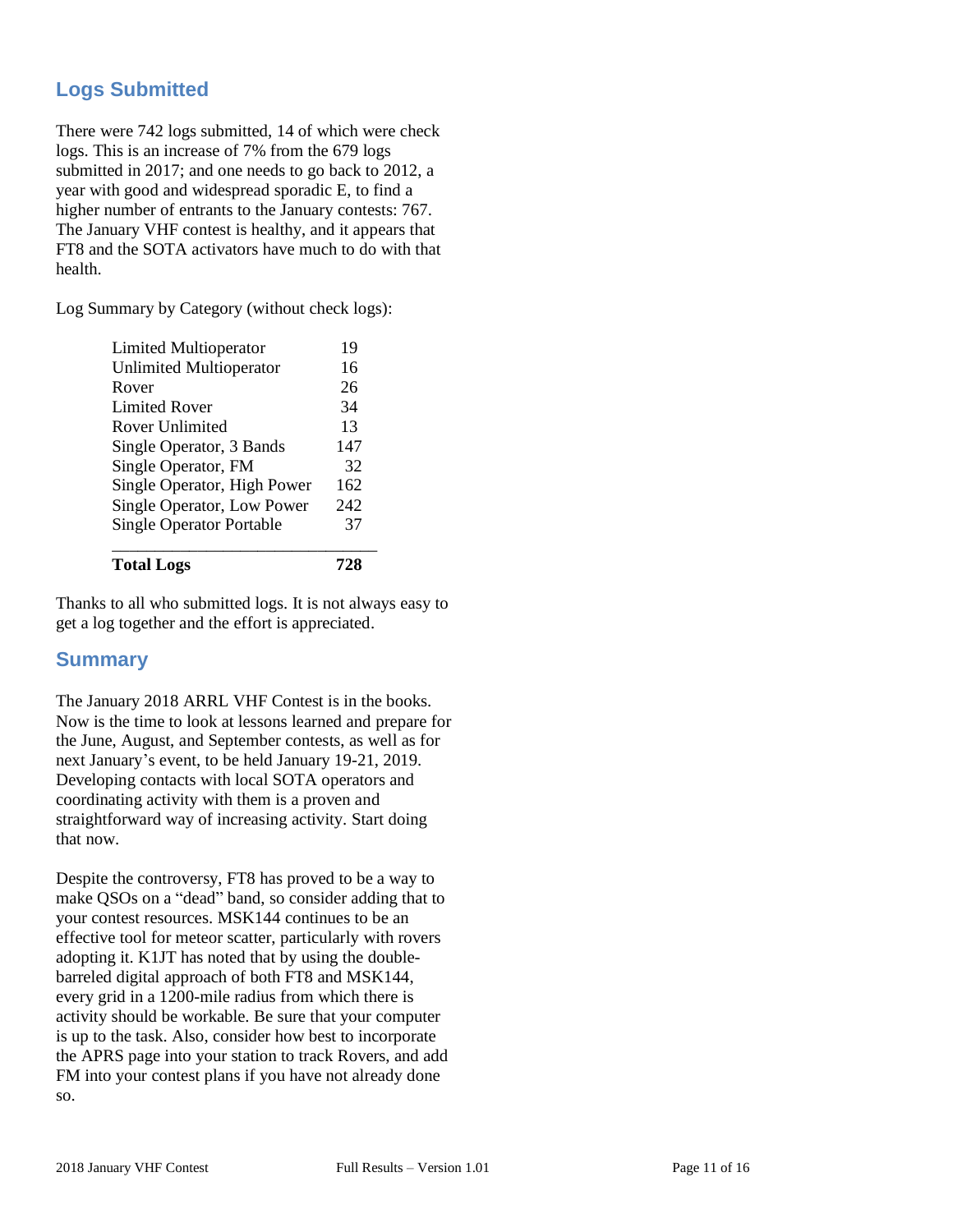# **Top Ten Scores by Category**

|                | <b>Rover</b> |  |                |        |  |                      |         |  |  |  |  |  |  |  |
|----------------|--------------|--|----------------|--------|--|----------------------|---------|--|--|--|--|--|--|--|
| <b>Classic</b> |              |  | <b>Limited</b> |        |  | <b>Unlimited</b>     |         |  |  |  |  |  |  |  |
| N6NB/R         | 280,350      |  | WW7D/R         | 38,400 |  | K6MI/R               | 264,348 |  |  |  |  |  |  |  |
| W6TE/R         | 243,600      |  | WB2SIH/R       | 21,600 |  | N6MTS/R              | 263,154 |  |  |  |  |  |  |  |
| K8GP/R         | 185,472      |  | KA9VVQ/R       | 15,824 |  | K7ATN/R              | 39,444  |  |  |  |  |  |  |  |
| VE3OIL/R       | 109,242      |  | W9FZ/R         | 15,824 |  | N <sub>2</sub> SLN/R | 27,375  |  |  |  |  |  |  |  |
| VA3ELE/R       | 102,943      |  | KA5D/R         | 14,850 |  | K1SIG/R              | 18,291  |  |  |  |  |  |  |  |
| KF2MR/R        | 75,999       |  | KJ2G/R         | 9,756  |  | KE7MSU/R             | 15,130  |  |  |  |  |  |  |  |
| NN3Q/R         | 54,462       |  | AE5P/R         | 8,700  |  | KD5IKG/R             | 14,617  |  |  |  |  |  |  |  |
| KV2X/R         | 35,112       |  | KT5TE/R        | 8,640  |  | N6JET/R              | 12,936  |  |  |  |  |  |  |  |
| K2ET/R         | 34,224       |  | N6RH/R         | 8,430  |  | KCØP/R               | 10,530  |  |  |  |  |  |  |  |
| KØBAK/R        | 32,085       |  | K7BDB/R        | 5,712  |  | KJ1K/R               | 9,225   |  |  |  |  |  |  |  |

|                   | <b>Single Operator</b> |  |                  |         |  |                 |       |  |                  |       |  |                                |       |  |
|-------------------|------------------------|--|------------------|---------|--|-----------------|-------|--|------------------|-------|--|--------------------------------|-------|--|
| <b>High Power</b> |                        |  | <b>Low Power</b> |         |  | <b>Portable</b> |       |  | 3 Band           |       |  | <b>FM Only</b>                 |       |  |
| K1RZ              | 311,430                |  | N3RG             | 106,250 |  | W4DVE           | 5,460 |  | WA4GPM           | 7,450 |  | KG6IYN                         | 8,172 |  |
| <b>K3TUF</b>      | 116,394                |  | K2DRH            | 92,000  |  | WA7JTM          | 2,686 |  | K3SFX            | 5,907 |  | W2UTH<br>(W2EV, op)            | 5,520 |  |
| VE3ZV             | 74,648                 |  | AF1T             | 76,632  |  | K6TJ            | 2,340 |  | K5QB             | 5,032 |  | N <sub>2</sub> HJ <sub>D</sub> | 2,704 |  |
| W5ZN              | 68,364                 |  | WA3GFZ           | 49,288  |  | AA6XA           | 1,245 |  | KO9A             | 5,016 |  | KM4KMU                         | 840   |  |
| W3IP              | 66,105                 |  | K1KG             | 46,645  |  | K7JFD           | 1,068 |  | NE <sub>2U</sub> | 4,890 |  | K <sub>2</sub> SI              | 768   |  |
| WZ1V              | 55,200                 |  | VE3DS            | 31,360  |  | <b>VE2NCG</b>   | 798   |  | KR1ST            | 4,640 |  | W6IA                           | 756   |  |
| WA3DRC            | 52,292                 |  | W6IT             | 31,196  |  | <b>NØJK</b>     | 760   |  | WV3P             | 4,158 |  | <b>KC9PCP</b>                  | 513   |  |
| WB2RVX            | 49,532                 |  | WB2JAY           | 26,199  |  | W7USA           | 660   |  | N7IR             | 3,540 |  | K6KQV                          | 396   |  |
| W <sub>2</sub> SJ | 48,880                 |  | N3YMS            | 22,380  |  | K7TAB           | 638   |  | N3ALN            | 2,990 |  | W7AIT                          | 376   |  |
| K1GX              | 48,411                 |  | W3EKT            | 16,775  |  | WB2AMU          | 636   |  | W3XY             | 2,754 |  | VA6TDG                         | 320   |  |

| <b>Multioperator</b> |         |  |                  |         |  |  |  |  |  |  |  |
|----------------------|---------|--|------------------|---------|--|--|--|--|--|--|--|
| <b>Limited</b>       |         |  | <b>Unlimited</b> |         |  |  |  |  |  |  |  |
| N <sub>2</sub> NT    | 137,298 |  | N3NGE            | 471,835 |  |  |  |  |  |  |  |
| K2LIM                | 134,758 |  | W6TV             | 83,880  |  |  |  |  |  |  |  |
| W3SO                 | 99,351  |  | N8ZM             | 38,720  |  |  |  |  |  |  |  |
| K5QE                 | 79,205  |  | W6TOI            | 27,720  |  |  |  |  |  |  |  |
| WØRSJ                | 25,864  |  | KE1LI            | 20,064  |  |  |  |  |  |  |  |
| W3HZU                | 14,711  |  | WA3EHD           | 18,620  |  |  |  |  |  |  |  |
| K2BAR                | 13,230  |  | W4NH             | 18,040  |  |  |  |  |  |  |  |
| W1QK                 | 12,864  |  | W3RFC            | 13,000  |  |  |  |  |  |  |  |
| WB3IGR               | 4,500   |  | W1XM             | 10,291  |  |  |  |  |  |  |  |
| WB4WXE               | 3,502   |  | W7QQ             | 6,890   |  |  |  |  |  |  |  |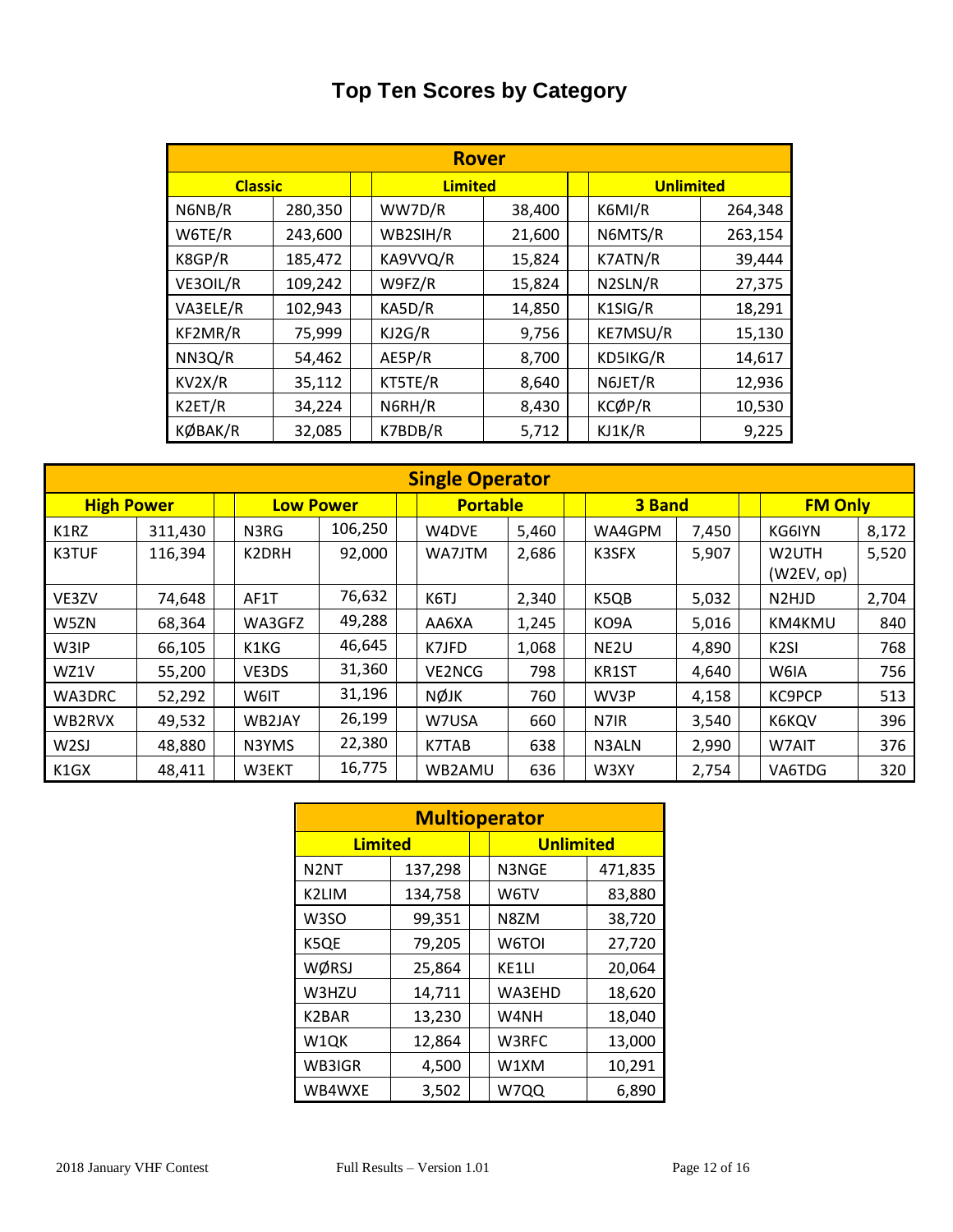| <b>ROVER</b>          |                |         |  |                          |        |  |                  |         |  |  |  |  |
|-----------------------|----------------|---------|--|--------------------------|--------|--|------------------|---------|--|--|--|--|
|                       | <b>Classic</b> |         |  | <b>Limited</b>           |        |  | <b>Unlimited</b> |         |  |  |  |  |
| <b>Division</b>       |                |         |  |                          |        |  |                  |         |  |  |  |  |
| <b>Atlantic</b>       | KF2MR/R        | 75,999  |  | K6PFA/R                  | 494    |  | N2SLN/R          | 27,375  |  |  |  |  |
| <b>Central</b>        |                |         |  | N9GH/R                   | 3,220  |  |                  |         |  |  |  |  |
| <b>Dakota</b>         |                |         |  | W9FZ/R<br>KA9VVQ/R (tie) | 15,824 |  | KCØP/R           | 10,530  |  |  |  |  |
| <b>Delta</b>          |                |         |  | NC5AX/R                  | 2,322  |  |                  |         |  |  |  |  |
| <b>Great Lakes</b>    |                |         |  | W9YOY/R                  | 1,464  |  |                  |         |  |  |  |  |
| <b>Hudson</b>         |                |         |  | WB2SIH/R                 | 21,600 |  | KJ1K/R           | 9,225   |  |  |  |  |
| <b>Midwest</b>        |                |         |  | KBØZOM/R                 | 2,449  |  |                  |         |  |  |  |  |
| <b>New England</b>    |                |         |  | KJ2G/R                   | 9,756  |  | K1SIG/R          | 18,291  |  |  |  |  |
| Northwestern          |                |         |  | WW7D/R                   | 38,400 |  | K7ATN/R          | 39,444  |  |  |  |  |
| <b>Pacific</b>        | N6NB/R         | 280,350 |  | W6REK/R                  | 2,834  |  | K6MI/R           | 264,348 |  |  |  |  |
| Roanoke               | K8GP/R         | 185,472 |  |                          |        |  |                  |         |  |  |  |  |
| <b>Rocky Mountain</b> |                |         |  | ABØYM/R                  | 247    |  |                  |         |  |  |  |  |
| Southeastern          | K4SME/R        | 23,310  |  | W4POT/R                  | 120    |  | KC1BB/R          | 128     |  |  |  |  |
| Southwestern          | WA8WZG/R       | 13,862  |  | N6ZE/R                   | 2,112  |  |                  |         |  |  |  |  |
| <b>West Gulf</b>      | KG5UCA/R       | 7,728   |  | KA5D/R                   | 14,850 |  | KD5IKG/R         | 14,617  |  |  |  |  |
| Canada                | VE3OIL/R       | 109,242 |  | VE3RKS/R                 | 2      |  |                  |         |  |  |  |  |

# **Division Winners**

|                                 | <b>Single Operator</b> |                   |  |        |                  |  |                 |       |  |                               |       |  |                                |              |
|---------------------------------|------------------------|-------------------|--|--------|------------------|--|-----------------|-------|--|-------------------------------|-------|--|--------------------------------|--------------|
|                                 |                        | <b>High Power</b> |  |        | <b>Low Power</b> |  | <b>Portable</b> |       |  | 3 Band                        |       |  | <b>FM Only</b>                 |              |
| <b>Division</b>                 |                        |                   |  |        |                  |  |                 |       |  |                               |       |  |                                |              |
| <b>Atlantic</b>                 | K1RZ                   | 311,430           |  | N3RG   | 106,250          |  | AE3J            | 48    |  | K3SFX                         | 5,907 |  | W <sub>2</sub> UTH<br>(W2EVop) | 5,520        |
| <b>Central</b>                  | N9LB                   | 14,190            |  | K2DRH  | 92,000           |  |                 |       |  | KO9A                          | 5,016 |  | KC9PCP                         | 513          |
| <b>Dakota</b>                   | <b>WØGHZ</b>           | 23,250            |  | WØZQ   | 8,190            |  |                 |       |  | <b>NRØT</b>                   | 480   |  | <b>WCØAAA</b><br>(AEØEE op)    | 64           |
| <b>Delta</b>                    | W5ZN                   | 68,364            |  | WB5JJJ | 80               |  |                 |       |  | KG5MD                         | 1,376 |  | K4NRT                          | 15           |
| <b>Great Lakes</b>              | K8ZR                   | 10,275            |  | W8PEN  | 252              |  | AA8CH           | 70    |  | N <sub>2</sub> C <sub>B</sub> | 483   |  |                                |              |
| <b>Hudson</b>                   | W2BVH                  | 21,448            |  | WB2JAY | 26,199           |  | WB2AMU          | 636   |  | KA2BPP                        | 1,932 |  | W2DPT                          | 56           |
| <b>Midwest</b>                  | WQØP                   | 17,052            |  | NØLL   | 12,549           |  | <b>NØJK</b>     | 760   |  | <b>KØWDO</b>                  | 779   |  | N <sub>2</sub> VH <sub>Z</sub> | $\mathbf{1}$ |
| <b>New England</b>              | WZ1V                   | 55,200            |  | AF1T   | 76,632           |  |                 |       |  | N1JHJ                         | 2,640 |  |                                |              |
| Northwestern                    | KE7SW                  | 11,567            |  | WZ8T   | 8,478            |  | W4DVE           | 5,460 |  | N7KSI                         | 1,944 |  | KI7NQN                         | 88           |
| <b>Pacific</b>                  | KJ6KO                  | 12,054            |  | KC6ZWT | 10,458           |  | K6TJ            | 2,340 |  | N6GHZ                         | 1,309 |  | W6IA                           | 756          |
| Roanoke                         | W3IP                   | 66,105            |  | K4FJW  | 3,024            |  | KB1HQS          | 88    |  | WA4LDU                        | 285   |  |                                |              |
| <b>Rocky</b><br><b>Mountain</b> | AI5I                   | 5,082             |  | NJ7A   | 2,820            |  | KØNR            | 312   |  | KC7QY                         | 294   |  | WAØKXO                         | 180          |
| Southeastern                    | KØVXM                  | 39,932            |  | KX4R   | 13,764           |  |                 |       |  | WA4GPM                        | 7,450 |  |                                |              |
| Southwestern                    | N1RWY                  | 8,170             |  | W6IT   | 31,196           |  | WA7JTM          | 2,686 |  | N7IR                          | 3,540 |  | KG6IYN                         | 8,172        |
| <b>West Gulf</b>                | K5AND                  | 39,330            |  | K5TRA  | 8,547            |  | WD5AGO          | 162   |  | K5QB                          | 5,032 |  | AF5CC                          | 54           |
| Canada                          | VE3ZV                  | 74,648            |  | VE3DS  | 31,360           |  | VE2NCG          | 798   |  | VO1KVT                        | 1,804 |  | VA6TDG                         | 320          |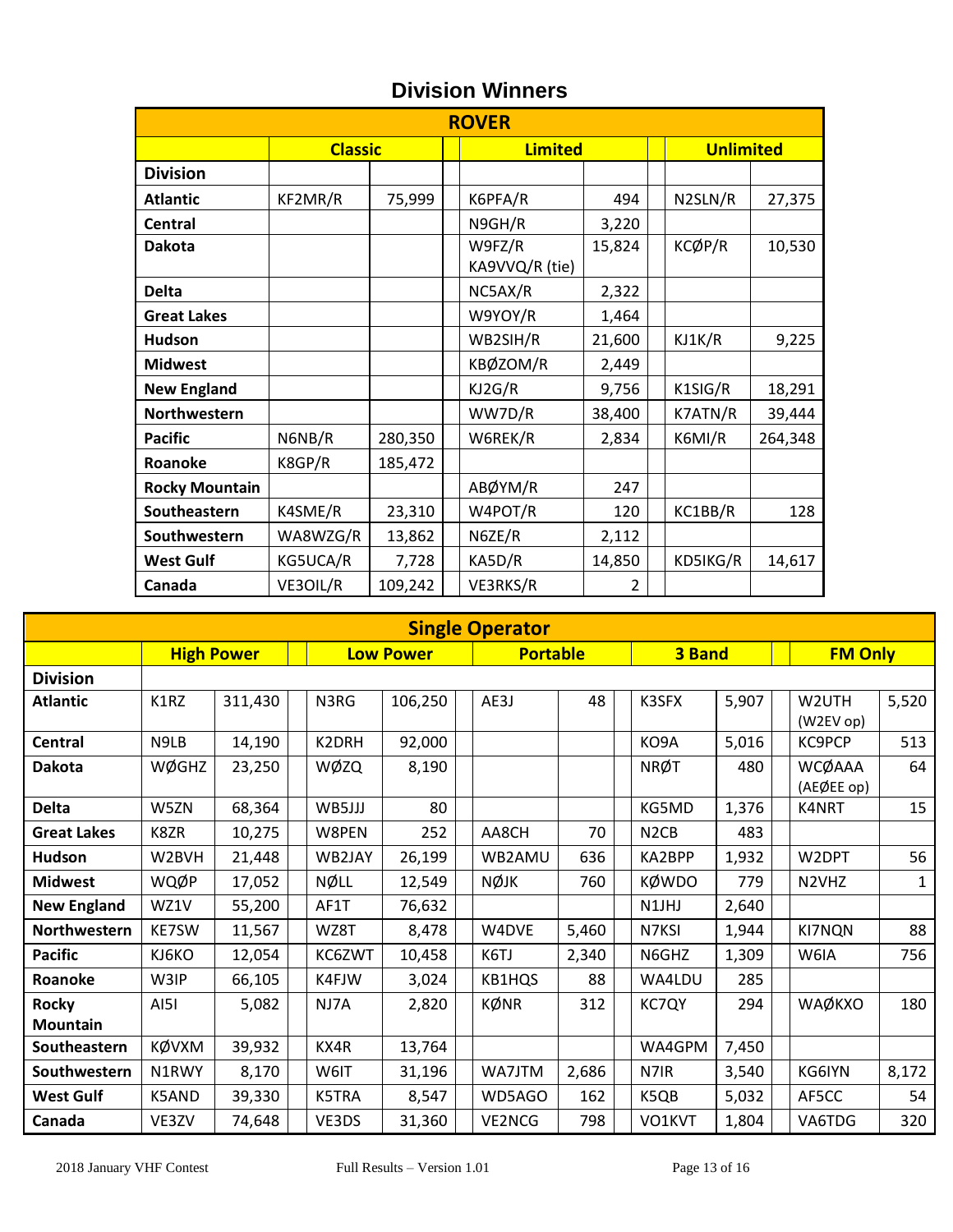| <b>Multioperator</b>  |                   |         |  |                   |         |  |  |  |  |  |  |
|-----------------------|-------------------|---------|--|-------------------|---------|--|--|--|--|--|--|
|                       | <b>Limited</b>    |         |  | <b>Unlimited</b>  |         |  |  |  |  |  |  |
| <b>Division</b>       |                   |         |  |                   |         |  |  |  |  |  |  |
| <b>Atlantic</b>       | K2LIM             | 134,758 |  | N3NGE             | 471,835 |  |  |  |  |  |  |
| <b>Central</b>        | W9RVG             | 864     |  | N <sub>2</sub> BJ | 1,520   |  |  |  |  |  |  |
| <b>Delta</b>          |                   |         |  | W4GZX             | 36      |  |  |  |  |  |  |
| <b>Great Lakes</b>    |                   |         |  | N8ZM              | 38,720  |  |  |  |  |  |  |
| <b>Hudson</b>         | N <sub>2</sub> NT | 137,298 |  | NY2NY             | 5,160   |  |  |  |  |  |  |
| <b>New England</b>    | W1QK              | 12,864  |  | KE1LI             | 20,064  |  |  |  |  |  |  |
| Northwestern          | K7EFA             | 368     |  |                   |         |  |  |  |  |  |  |
| <b>Pacific</b>        |                   |         |  | W6TV              | 83,880  |  |  |  |  |  |  |
| <b>Rocky Mountain</b> |                   |         |  | W7QQ              | 6,890   |  |  |  |  |  |  |
| Southeastern          | WB4WXE            | 3,502   |  | W4NH              | 18,040  |  |  |  |  |  |  |
| Southwestern          |                   |         |  | W6TOI             | 27,720  |  |  |  |  |  |  |
| <b>West Gulf</b>      | K5QE              | 79,205  |  | KC5MVZ            | 168     |  |  |  |  |  |  |
| Canada                | VA2LGQ            | 25      |  |                   |         |  |  |  |  |  |  |

# **Division Winners**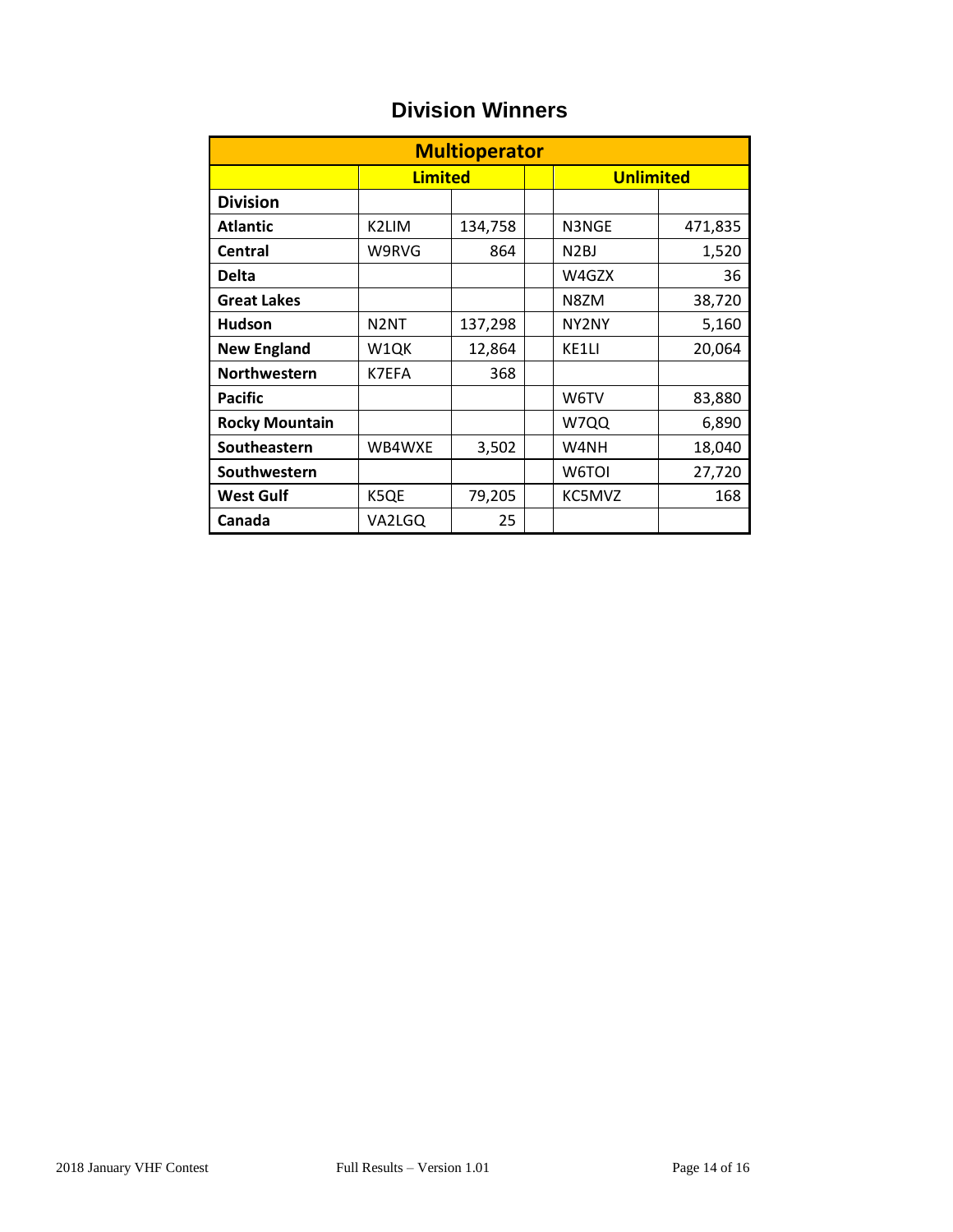# **Regional Leaders**

| <b>West Coast</b>                                                                                         |         | <b>Midwest</b>                                                                                               |        |  | <b>Central</b>                                                                                                                    |         |  | <b>Southeast</b>                                  |         |  | <b>Northeast</b>                                                                    |         |
|-----------------------------------------------------------------------------------------------------------|---------|--------------------------------------------------------------------------------------------------------------|--------|--|-----------------------------------------------------------------------------------------------------------------------------------|---------|--|---------------------------------------------------|---------|--|-------------------------------------------------------------------------------------|---------|
| <b>Region</b>                                                                                             |         | <b>Region</b>                                                                                                |        |  | <b>Region</b>                                                                                                                     |         |  | <b>Region</b>                                     |         |  | <b>Region</b>                                                                       |         |
| (Pacific, Northwestern<br>and Southwestern<br>Divisions; Alberta, British<br>Columbia and NT<br>Sections) |         | (Dakota, Midwest,<br>Rocky Mountain and<br>West Gulf Divisions;<br>Manitoba and<br>Saskatchewan<br>Sections) |        |  | (Central and Great<br>Lakes Divisions;<br>Ontario East, Ontario<br>North, Ontario South,<br>and Greater Toronto<br>Area Sections) |         |  | (Delta, Roanoke and<br>Southeastern<br>Divisions) |         |  | (New England, Hudson<br>and Atlantic Divisions;<br>Maritime and Quebec<br>Sections) |         |
| <b>Classic Rover</b>                                                                                      |         |                                                                                                              |        |  |                                                                                                                                   |         |  |                                                   |         |  |                                                                                     |         |
| N6NB/R                                                                                                    | 280,350 | KG5UCA/R                                                                                                     | 7,728  |  | VE3OIL/R                                                                                                                          | 109,242 |  | K8GP/R                                            | 185,472 |  | KF2MR/R                                                                             | 75,999  |
| W6TE/R                                                                                                    | 243,600 | KØMHC/R                                                                                                      | 280    |  | VA3ELE/R                                                                                                                          | 102,943 |  | K4SME/R                                           | 23,310  |  | NN3Q/R                                                                              | 54,462  |
| WA8WZG/R                                                                                                  | 13,862  |                                                                                                              |        |  |                                                                                                                                   |         |  | N9ZL/R                                            | 10,249  |  | KV2X/R                                                                              | 35,112  |
| KK6MC/R                                                                                                   | 13,300  |                                                                                                              |        |  |                                                                                                                                   |         |  |                                                   |         |  | K2ET/R                                                                              | 34,224  |
|                                                                                                           |         |                                                                                                              |        |  |                                                                                                                                   |         |  |                                                   |         |  | KØBAK/R                                                                             | 32,085  |
|                                                                                                           |         |                                                                                                              |        |  |                                                                                                                                   |         |  |                                                   |         |  |                                                                                     |         |
| <b>Limited Rover</b>                                                                                      |         |                                                                                                              |        |  |                                                                                                                                   |         |  |                                                   |         |  |                                                                                     |         |
| WW7D/R                                                                                                    | 38,400  | W9FZ/R                                                                                                       | 15,824 |  | N9GH/R                                                                                                                            | 3,220   |  | NC5AX/R                                           | 2,322   |  | WB2SIH/R                                                                            | 21,600  |
| K7BDB/R                                                                                                   | 5,712   | KA9VVQ/R                                                                                                     | 15,824 |  | W9YOY/R                                                                                                                           | 1,464   |  | W4POT/R                                           | 120     |  | KJ2G/R                                                                              | 9,756   |
|                                                                                                           |         |                                                                                                              |        |  | WD9HBF/                                                                                                                           |         |  |                                                   |         |  |                                                                                     |         |
| W6REK/R                                                                                                   | 2,834   | KA5D/R                                                                                                       | 14,850 |  | R                                                                                                                                 | 225     |  |                                                   |         |  | W1RGA/R                                                                             | 1,428   |
| N6ZE/R                                                                                                    | 2,112   | AE5P/R                                                                                                       | 8,700  |  | VE3RKS/R                                                                                                                          | 2       |  |                                                   |         |  | KD2BKD/R                                                                            | 506     |
| WB6BET/R                                                                                                  | 1,596   | KT5TE/R                                                                                                      | 8,640  |  |                                                                                                                                   |         |  |                                                   |         |  | K6PFA/R                                                                             | 494     |
| <b>Unlimited Rover</b>                                                                                    |         |                                                                                                              |        |  |                                                                                                                                   |         |  |                                                   |         |  |                                                                                     |         |
| K6MI/R                                                                                                    | 264,348 | KD5IKG/R                                                                                                     | 14,617 |  |                                                                                                                                   |         |  |                                                   |         |  | N2SLN/R                                                                             | 27,375  |
| N6MTS/R                                                                                                   | 263,154 | KCØP/R                                                                                                       | 10,530 |  |                                                                                                                                   |         |  |                                                   |         |  | K1SIG/R                                                                             | 18,291  |
| K7ATN/R                                                                                                   | 39,444  | NØHZO/R                                                                                                      | 6,732  |  |                                                                                                                                   |         |  |                                                   |         |  | KJ1K/R                                                                              | 9,225   |
| KE7MSU/R                                                                                                  | 15,130  | NØLD/R                                                                                                       | 6,084  |  |                                                                                                                                   |         |  |                                                   |         |  |                                                                                     |         |
| N6JET/R                                                                                                   | 12,936  |                                                                                                              |        |  |                                                                                                                                   |         |  |                                                   |         |  |                                                                                     |         |
|                                                                                                           |         |                                                                                                              |        |  |                                                                                                                                   |         |  |                                                   |         |  |                                                                                     |         |
| <b>Single Operator High Power</b>                                                                         |         |                                                                                                              |        |  |                                                                                                                                   |         |  |                                                   |         |  |                                                                                     |         |
| KJ6KO                                                                                                     | 12,054  | K5AND                                                                                                        | 39,330 |  | VE3ZV                                                                                                                             | 74,648  |  | W5ZN                                              | 68,364  |  | K1RZ                                                                                | 311,430 |
| KE7SW                                                                                                     | 11,567  | K5LLL                                                                                                        | 31,120 |  | N9LB                                                                                                                              | 14,190  |  | W3IP                                              | 66,105  |  | <b>K3TUF</b>                                                                        | 116,394 |
| N7EPD                                                                                                     | 11,466  | WØGHZ                                                                                                        | 23,250 |  | K8ZR                                                                                                                              | 10,275  |  | KØVXM                                             | 39,932  |  | WZ1V                                                                                | 55,200  |
| KD7UO                                                                                                     | 8,720   | WQØP                                                                                                         | 17,052 |  | W7JW                                                                                                                              | 6,976   |  | KE8FD                                             | 10,557  |  | WA3DRC                                                                              | 52,292  |
| N1RWY                                                                                                     | 8,170   | <b>KØTPP</b>                                                                                                 | 11,844 |  | K9MU                                                                                                                              | 6,885   |  | N4TWX                                             | 7,584   |  | WB2RVX                                                                              | 49,532  |
|                                                                                                           |         |                                                                                                              |        |  |                                                                                                                                   |         |  |                                                   |         |  |                                                                                     |         |
| <b>Single Operator Low Power</b>                                                                          |         |                                                                                                              |        |  |                                                                                                                                   |         |  |                                                   |         |  |                                                                                     |         |
| W6IT                                                                                                      | 31,196  | <b>NØLL</b>                                                                                                  | 12,549 |  | K2DRH                                                                                                                             | 92,000  |  | KX4R                                              | 13,764  |  | N3RG                                                                                | 106,250 |
| KC6ZWT                                                                                                    | 10,458  | K5TRA                                                                                                        | 8,547  |  | VE3DS                                                                                                                             | 31,360  |  | W4RAA                                             | 5,040   |  | AF1T                                                                                | 76,632  |
| K2GMY                                                                                                     | 9,555   | WØZQ                                                                                                         | 8,190  |  | VA3ZV                                                                                                                             | 8,757   |  | N4BRF                                             | 4,212   |  | WA3GFZ                                                                              | 49,288  |
| WZ8T                                                                                                      | 8,478   | WBØNRV                                                                                                       | 5,424  |  | VE3SMA                                                                                                                            | 5,400   |  | K4RSV                                             | 3,125   |  | K1KG                                                                                | 46,645  |
| N7QOZ                                                                                                     | 4,293   | NJ7A                                                                                                         | 2,820  |  | W9GA                                                                                                                              | 3,162   |  | K4FJW                                             | 3,024   |  | WB2JAY                                                                              | 26,199  |